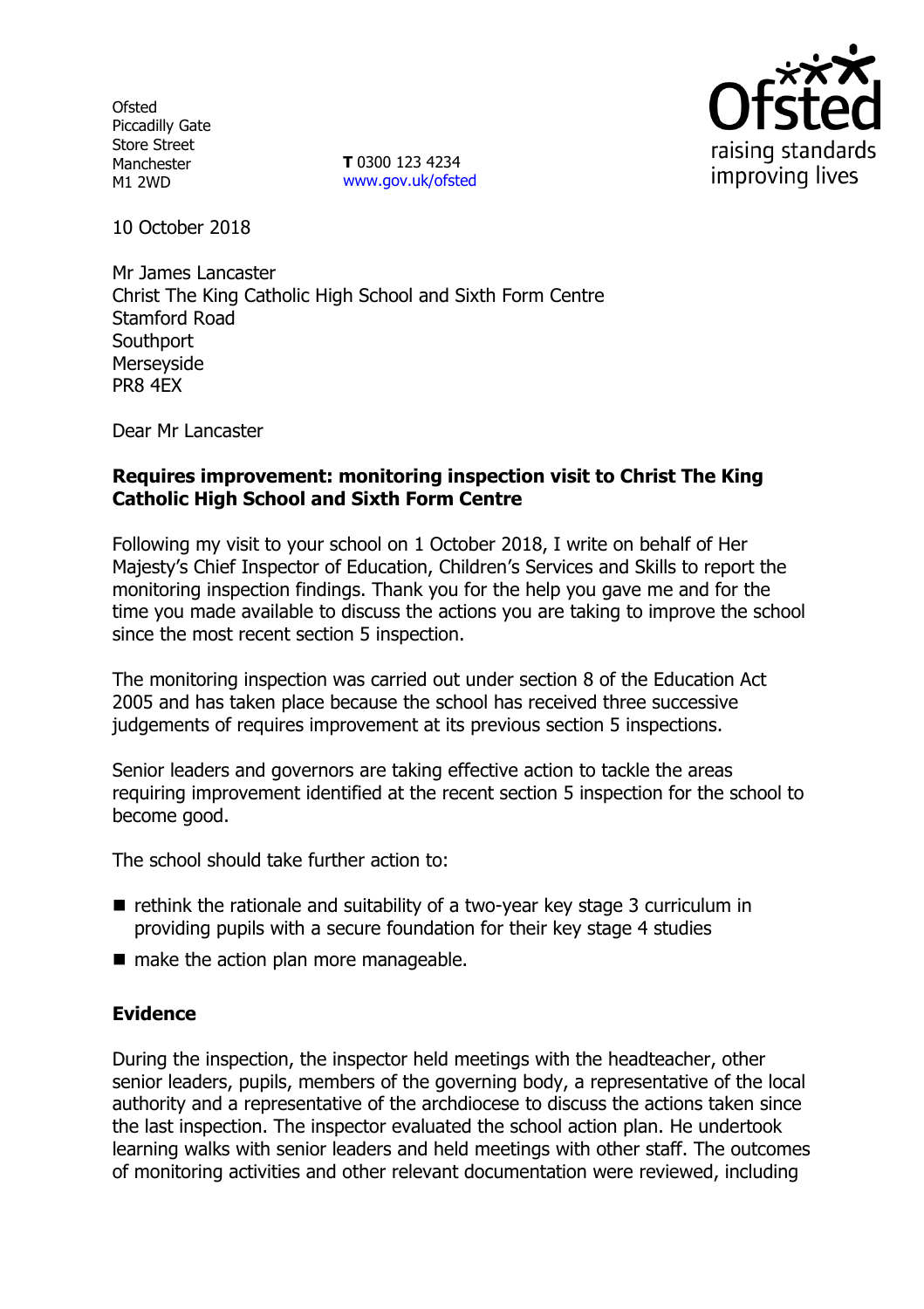

the pupil premium review.

## **Context**

The most significant changes have taken place in mathematics with a new head of department and new teachers. The chair of governors has stepped down and an acting chair of governors is in place. Leaders' responsibilities have been reviewed and all areas requiring improvement are led by a senior leader.

# **Main findings**

Leaders were initially frustrated by the judgements of the 2017 inspection but quickly accepted its accuracy. A track record of three consecutive requires improvement judgements indicated that there was a degree of complacency. This is no longer evident at leadership level and the strengths in pastoral leadership that have long existed at the school are now being used to improve the academic provision for pupils.

The monitoring of teaching and learning is much more rigorous and is focused on how well teachers teach their subjects. This is underpinned by an extensive training programme for all staff. This programme has helped teachers to think more deeply about what they want pupils to learn in their subjects and how best pupils will learn. While this has brought about many benefits, the emphasis has too often been on attempting to develop skills without attention to the underpinning knowledge those skills must draw upon.

The provisional outcomes for 2018 show a decline in the outcomes of 2017 and are more in line with what pupils achieved in 2016. The progress of pupils was weak overall and particularly in mathematics. Several external factors contributed to this weak progress. While leaders identified a number of weaknesses in teaching that contributed to poor outcomes, other weaknesses in the curriculum became evident during activities on this visit. There has been too little focus on the acquisition of knowledge and this meant that pupils have entered examinations in a number of subjects not knowing enough of what they needed to have learned.

Leaders had sought to improve pupils' learning and progress at key stage 4 by introducing a 'transition' year into the curriculum at Year 9, with pupils choosing their option subjects in Year 8. The rationale and suitability of this were unconvincing and pupils who spoke to the inspector described key stage 3 as 'easy' and said that teachers challenged and expected much more of them when they entered Year 9. The key stage 3 curriculum is not being planned well enough and precious time is being wasted.

The willingness and urgency of leaders to improve provision were evident in leaders wanting to make immediate changes when inspection activities revealed where further improvements could be made. This is indicative of the shift in attitude of